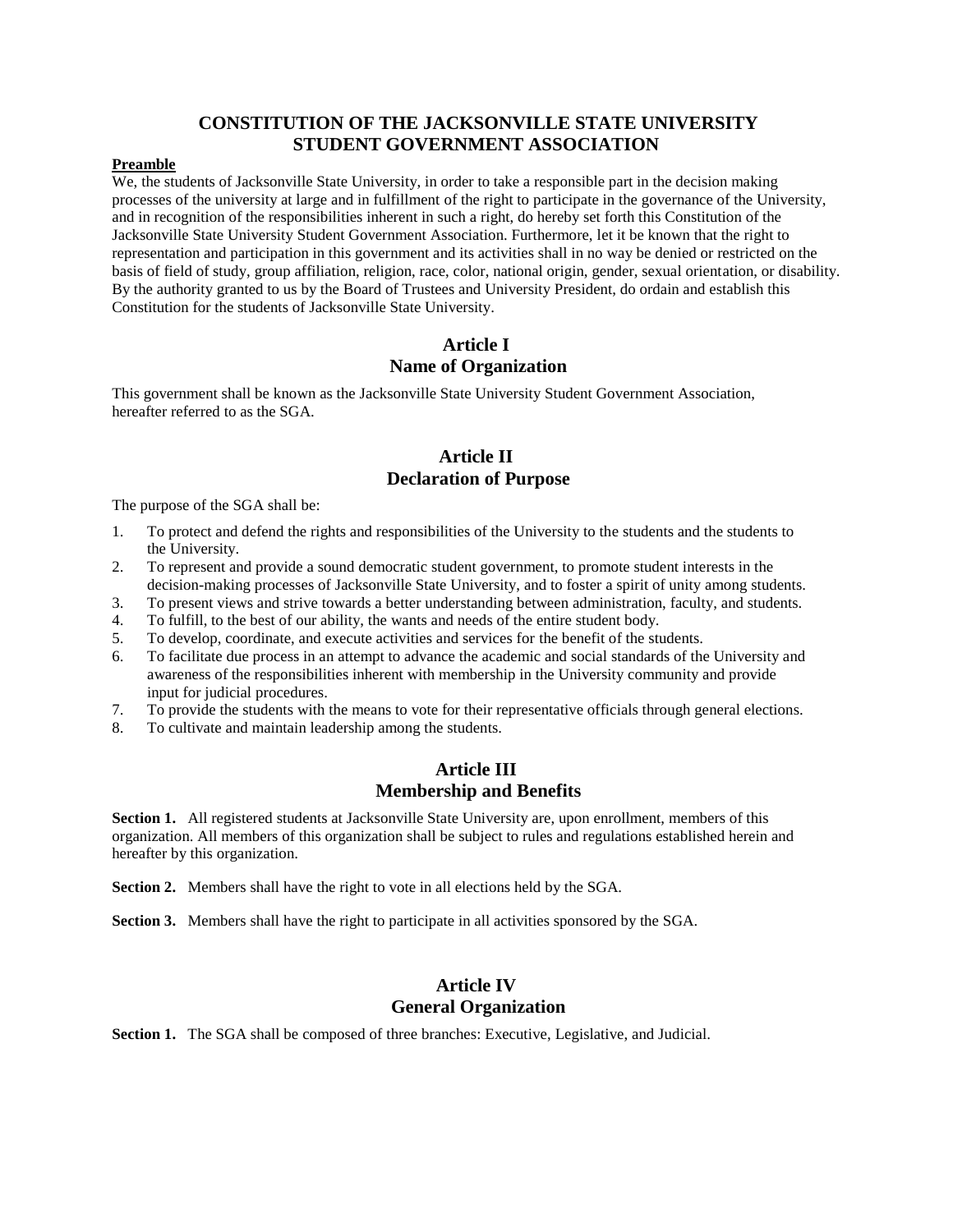## **Article V The Executive Branch**

**Section 1.** All Executive power shall be vested in the Student Executive Board, which shall consist of the President, the Vice-President of Student Senate, the Vice-President of Student Activities, the Vice-President of Organizational Affairs, and the Vice President of Public Relations.

**Section 2.** The student Executive Board shall also consist of non-voting members, such as the Executive Assistants appointed by the President with the consent of the Senate, and other positions created by the President, with the consent of the Senate and the Dean of Students.

**Section 3.** The Student Executive Board shall carry out the intent of this Constitution, the Code of Laws, and resolutions adopted pursuant thereto.

**Section 4. The SGA President** shall be elected by a majority vote of the student body at a general election under the qualifications as described by statute. The SGA President shall have the following powers and duties:

- 1. To serve as the Chief Executive Officer of the SGA.
- 2. To serve as the presiding and managing officer of the Executive Branch.
- 3. To serve as an ex-officio member of or send a representative to all committees and divisions of the Executive Branch.
- 4. To recommend students to serve on University, Faculty, and Senate committees.
- 5. To appoint a Presidential Cabinet for advisement at his/her discretion.
- 6. To appoint executive assistants to aid in the performance of executive duties as needed.
- 7. To remove from office, with approval of the Senate, any executive officer which he/she has appointed.
- 8. To call and chair meetings of the Student Executive Board, Student Body, Student Senate, Student Activities Council, Organizations Council, or Joint Legislative Sessions of any of the aforementioned.
- 9. To form temporary executive committees when necessary to investigate problems in the executive level.
- 10. To meet regularly with the University President, Student Affairs staff, and faculty.
- 11. To maintain an active seat on the Presidents Council of Student Government Presidents across Alabama.
- 12. To serve as an ex-officio member of the Board of Trustees in accordance with the Executive Order Number 23 from the Governor of the State of Alabama issued from October 29, 1971.
- 13. To review all Student Senate resolutions and proposals with the option of signing the resolution, withholding his/her signature, or vetoing the resolution in whole or in part.
- 14. To address the Student Senate not less than twice each semester as prescribed by statute.
- 15. To request interpretation of the Constitution or the Code of Laws by the Student Judiciary Advocate.

**Section 5. The SGA Vice President of Student Senate** shall serve as the president for the Student Senate and shall be elected by a majority of the student body voting at a general election under the qualifications as prescribed by statute. The SGA Vice President of Student Senate shall have the following powers and duties:

- 1. To recommend for approval, as described by law, officers such as the President Pro-Tempore, Clerk, and Parliamentarian for the Student Senate whose duties are prescribed by statute.
- 2. To appoint Senators to fill vacancies that may arise during the course of his/her term in office, provided that such appointments are confirmed by a majority approval of the Student Senate.
- 3. To call and preside over meetings of the Student Senate and to cast a vote only in order to break a tie.
- 4. To assume responsibility for execution of Senate procedure as outlined by statute.
- 5. To appoint with approval of the Student Senate, committee heads to each Senate standing committee.
- 6. To follow up on the intent of the Senate legislation and policy concern by meeting with university officials as deemed necessary.
- 7. To attend Student Executive Board meetings as called by the President.
- 8. To perform such duties as the President might request of him/her.
- 9. To execute the powers and duties of the SGA President in the event that office becomes vacant.
- 10. To organize a training session yearly for Student Senators and committee heads.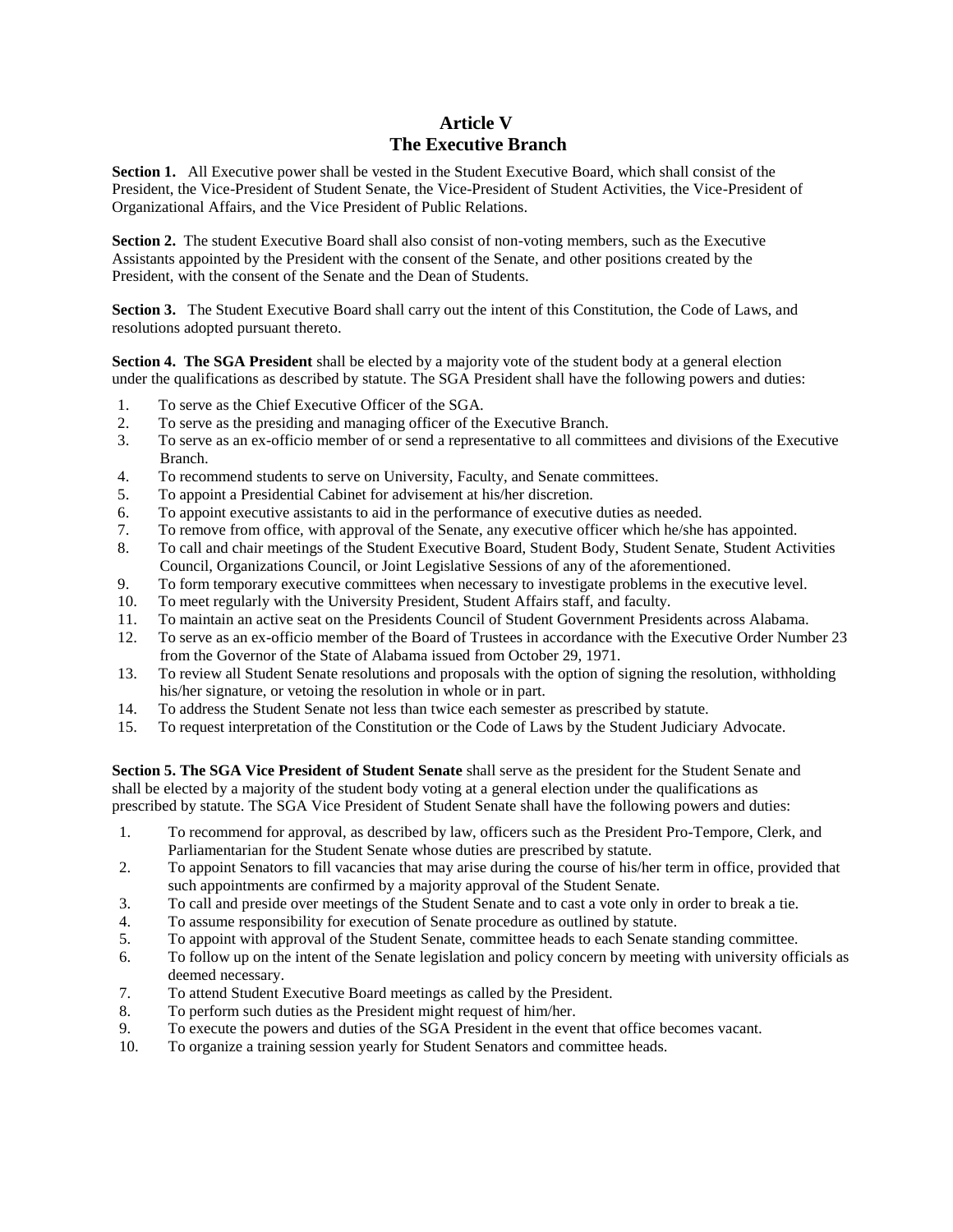**Section 6. The SGA Vice President of Student Activities** shall serve as President of the Student Activities Council and shall be elected by a majority vote of the student body at a general election under the qualifications prescribed by statute. The SGA Vice President of Student Activities shall have the following powers and duties:

- 1. To appoint Student Activities chairpersons in conjunction with the consent of the Student Senate.
- 2. To call and preside over the meetings of the Student Activities Council.
- 3. To organize a training session for the Student Activities chairpersons.
- 4. To assume responsibility for all student activities sponsored by the SGA.
- 5. To attend Student Executive Board meetings as called by the President.
- 6. To assume responsibility for all Student Activities Council procedures.

7. To meet regularly with Student Affairs staff designed to work with the SGA and any other University officials when necessary to coordinate activities.

8. To perform such duties as the SGA President might request of him/her.

**Section 7. The SGA Vice President of Organizational Affairs** shall be elected by a majority vote of the student body at a general election under the qualifications as described by statute. The SGA Vice President of Organizational Affairs shall have the following powers and duties:

- 1. To maintain accurate records of budget expenditures and to ensure compliance with the approved annual budget.
- 2. To present a weekly report to the Student Executive Board on the status of Student Government accounts.
- 3. To present a monthly report to the Senate on the status of Student Government accounts, as prescribed by status.
- 4. To ensure that all allocations requests are processed in a timely manner.
- 5. To attend all Student Executive Board meetings as called by the President.
- 6. To insure that all allocation regulations are in compliance.
- 7. To appoint an Organizational Affairs Head with the majority consent of the Student Senate.
- 8. To maintain an official record of recognized student organizations.

9. To work in accordance with the Dean of Students Office, which is responsible for all relations with University recognized organizations.

10.To assume all responsibility for all procedures of the Organizational Council.

11.To call and preside over the meetings of the Organizational Council.

12.To coordinate and review all bills and resolutions which come from the Organizational Council for Student Senate review.

13. To report all news announcements, events, and advertisements to the Vice President of Public Relations for inclusion on the SGA Calendar.

14. To advise the SGA Vice President of the Student Senate on all matters University recognized organizations.

15. To perform such duties as the SGA President might request of him/her.

**Section 8. The Vice President of Public Relations** shall be elected by a majority vote of the student body at a general election under the qualifications as described by statute. The Vice President of Public Relations shall have the following powers and duties:

- 1. To coordinate publicity for the SGA.
- 2. To design all printed materials, place all advertisements, and oversee all publicity for the SGA.
- 3. To work along with other members of the Executive Board and Student Activities Council Committee

Chairpersons to develop publicity campaigns for programs and events.

4. To attend all Student Executive Board meetings as called by the President.

5. To perform such duties as the President might request of him/her.

**Section 9.** No person can serve in the Student Government Association Executive Board more than two consecutive years (2 full academic years) without approval from the Dean and Assistant Dean of Students

# **Article VI Legislative Branch**

**Section 1.** All legislative power shall be vested in the Student Senate.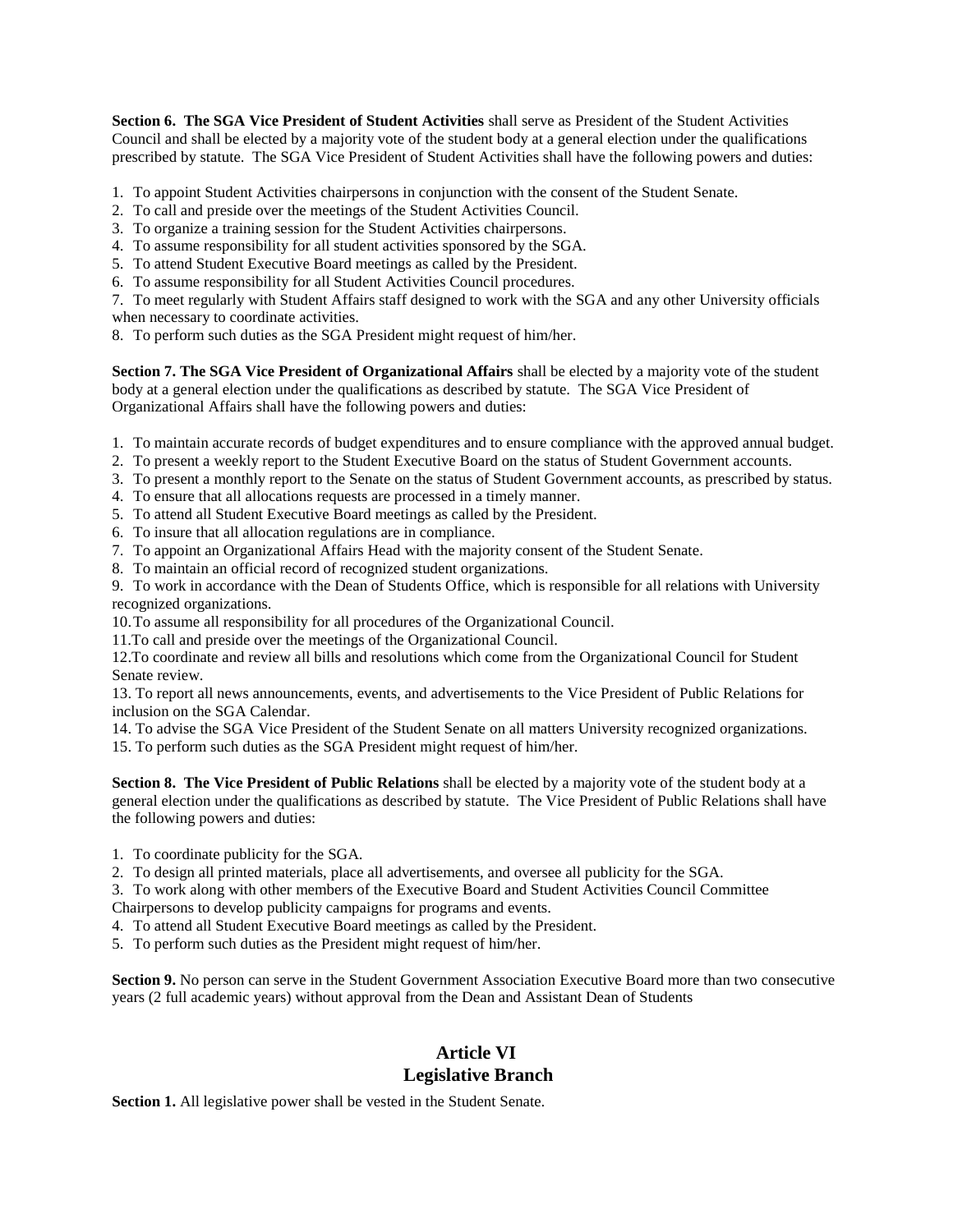**Section 2.** The Student Senate shall consist of elected members known as Senators.

**Section 3.** The Vice President of Student Senate shall be a member of the Senate and shall serve as the President of the Senate. The President of the Senate shall recommend to the Senate, for approval by majority vote, a Senator to serve as President Pro-Tempore.

Section 4. The selection of other officers and their duties shall be by statute.

Section 5. The Student Senate shall act in accordance with the process established by statute.

**Section 6.** A Presidential veto may be overridden by a two-thirds majority of the Student Senate.

## **Article VII Judicial Branch**

**Section 1.** The judicial branch shall be made of up the Student Judiciary Advocate.

**Section 2.** The Student Judiciary Advocate shall not serve in any other SGA elected or appointed office.

**Section 3.** The Student Judiciary Advocate shall be appointed by the President and confirmed by the Student Senate.

**Section 4.** The Student Judiciary Advocate shall work in conjunction with the JSU Office of Community Standards and Student Ethics.

**Section 5.** The Student Judiciary Advocate shall serve as a student representative in cases involving student infractions.

# **Article VIII General Provisions**

**Section 1.** There shall be a council of student organizations, to be known as the Organizations Council. This council shall include the presidents, or such person as shall be appointed, of every student organization recognized by the Senate. The Council shall have the power to present bills to the Senate and other such powers as granted by statute.

**Section 2.** Every person, elected or appointed, and every organization under the jurisdiction of this Constitution shall meet and maintain all qualifications as prescribed by statute.

**Section 3.** Quorum, as defined by statute, must be determined before any action may be taken by any branch or agency of the SGA.

**Section 4.** Elections shall be held in a fair and timely manner as prescribed by statute.

**Section 5.** All meetings shall be conducted with decorum and in accordance with such rules of order as shall be established by statute, insofar as these rules do not conflict with this Constitution.

**Section 6.** Any holder of any office created by this Constitution or the Code of Laws may be eligible for impeachment for misfeasance, malfeasance, or nonfeasance while in office by such method as provided by the Code of Laws.

**Section 7.** The SGA President shall be succeeded by the Vice President of Student Senate. If the Vice President of the Student Senate (VPSS) is not able and (or) willing to be SGA President then the Vice President of Student Activities (VPSA) shall proceed as SGA President. In the case that both VPSS and VPSA are not able and (or) willing to be SGA President the Vice President of Organizational Affairs (VPOA) shall proceed as SGA President. In the case that VPSS, VPSA, and the VPOA are not able and (or) willing to be SGA President the Vice President of